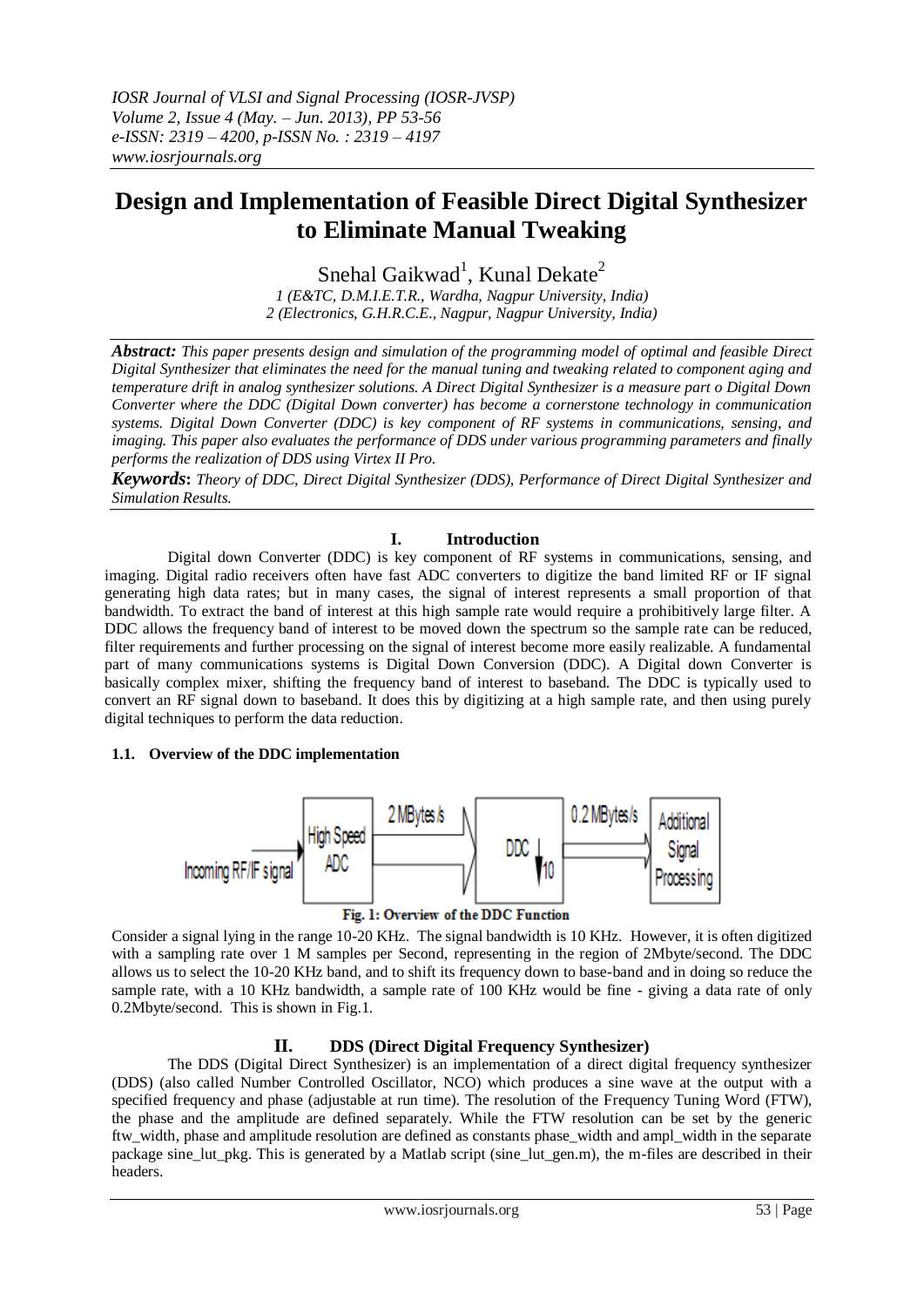The nomenclature of the files is  $\sin$ e\_<phase\_width>\_x\_<amplitude\_width>\_pkg. hd. By adding one of these files to the project, the resolution of phase and amplitude is automatically defined. The function of the DDS is to generate the frequency equal to the sampling frequency of the first stage. The figure 2 shows the implementation of the DDS. A direct digital synthesizer operates by storing the points of a waveform in digital format, and then recalling them to generate the waveform. The rate at which the synthesizer completes one waveform then determines the frequency [1], [2].



#### **2.1. Performance Details of DDS**

The frequency and phase of the DDS can be controlled using the FTW (Frequency Tuning Word) and PTW (Phase Tuning Word).

The output frequency will be determined by the FTW.

 $\mathbf{F}_{\text{dds}} = (\text{FTW}/2^{(N-M)}) * (\text{F}_{\text{clk}} / (2^M))$  or

 $\mathbf{F}_{\text{dds}} = \text{FTW}^* \text{F}_{\text{clk}} / 2^N$ 

Where  $F_{\text{clk}} = \text{Clock Frequency}$ 

The initial phase can be controlled by PTW.

 $\Phi_{\text{dds}} = (PTW/2^{M})^* 2^* pi$ 

Match the DDS frequency to the sampling frequency so that the spectrum gets shifted towards DC (0 Hz).

## **III. Results**

## *3.1.* **Simulation results for DDS**

Sampling Frequency : 60 MHz

| <b>Parameter</b>      | <b>Parameter Name</b> | Data Types | Value | <b>Units</b> |  |
|-----------------------|-----------------------|------------|-------|--------------|--|
| Frequency Tuning Word | <b>FTW WIDTH</b>      | Integer    |       | <b>Bits</b>  |  |
| Phase Tuning Word     | PHASE WIDTH           | Integer    |       | <b>Bits</b>  |  |
| Output Amplitude Word | AMPL WIDTH            | Integer    | Iб    | <b>Bits</b>  |  |

|      | <b>Frequency Required</b>                  |                                       | <b>FTW</b> | <b>FTW</b><br>actual | Frequency<br><b>Generated</b> | <b>Actual Frequency</b><br><b>Simulation</b> | from |  |
|------|--------------------------------------------|---------------------------------------|------------|----------------------|-------------------------------|----------------------------------------------|------|--|
| 5MHz |                                            |                                       | 170.66     | 171                  | 5.00MHz                       | 5.00MHz                                      |      |  |
|      | <b>Current Simulation</b><br>Time: 1000 ns |                                       | $100$ ns   | 200 ns<br>$300$ ns   | 400 ns<br>500 ns              | 600 ns<br>700 ns<br>900r<br>$800$ ns         |      |  |
|      | o I cik                                    | $\Box$                                |            |                      |                               |                                              |      |  |
|      | all reset                                  | $\begin{array}{c} 0 \\ 0 \end{array}$ |            |                      |                               |                                              |      |  |
|      | <b>Bil</b> nco_ftw                         | 19.                                   |            |                      | 241155555                     |                                              |      |  |
|      | <b>B</b> inco_ptw_                         | $1 -$                                 |            |                      | 121000                        |                                              |      |  |
|      | <b>O B</b> inco_phas                       | $1 -$                                 |            |                      |                               |                                              |      |  |
|      | <b>Bil</b> nco_ampl                        | $1 -$                                 |            |                      |                               |                                              |      |  |
|      | <b>O S</b> inco_ampl                       | $1 -$                                 | 167        |                      |                               |                                              |      |  |
|      |                                            |                                       |            |                      |                               |                                              |      |  |

| <b>TABLE 2: VHDL simulation results are shown below:</b> |  |  |  |  |  |  |
|----------------------------------------------------------|--|--|--|--|--|--|
|----------------------------------------------------------|--|--|--|--|--|--|

 **Fig. 3: Simulated output of DDS**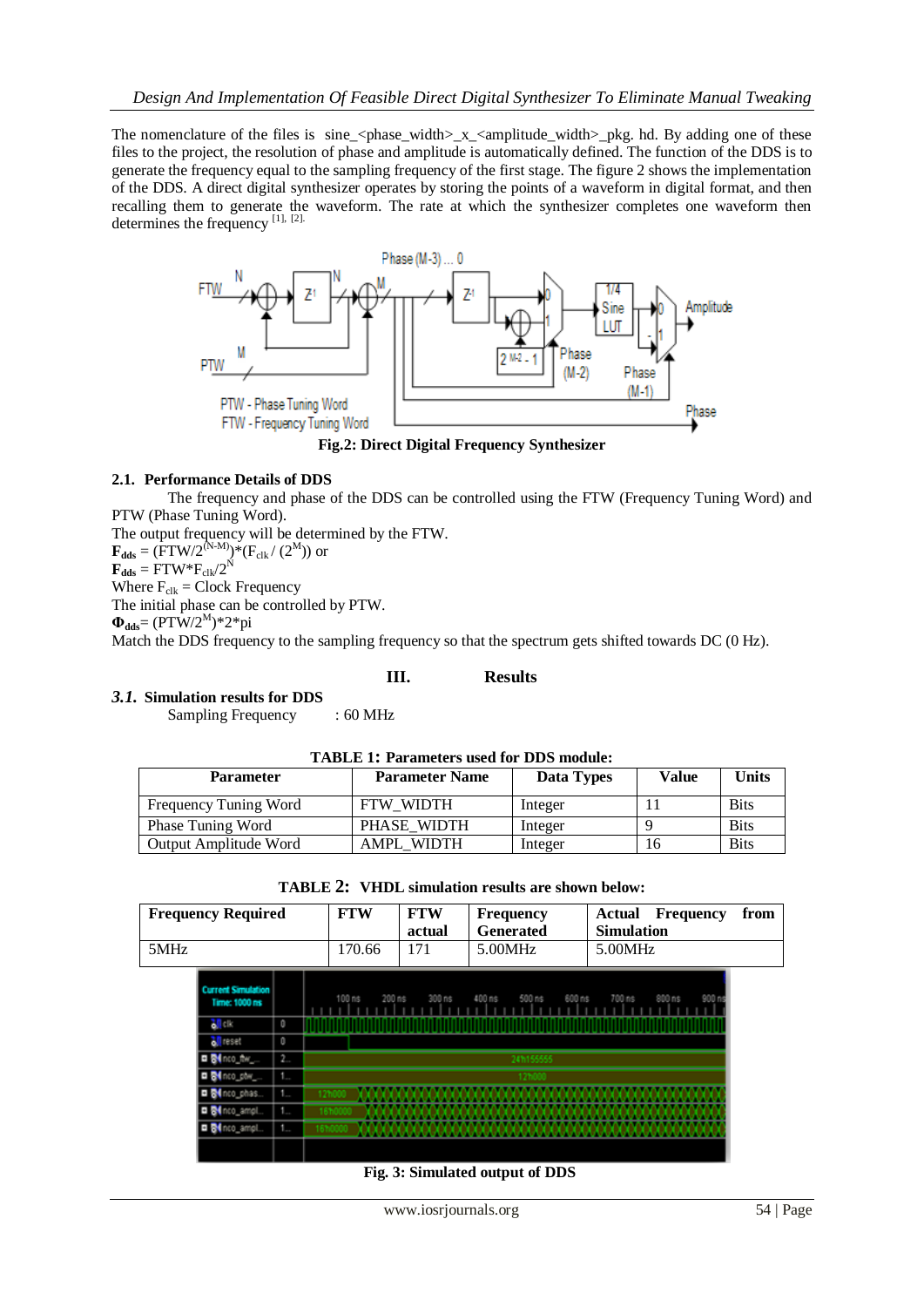| <b>Current Simulation</b><br>Time: 1000 ns |                | 100 ns | 200 ns | $300$ ns | 400 ns | $500$ ns | 600 ns | 700 ns | 900 ns | 900 n |
|--------------------------------------------|----------------|--------|--------|----------|--------|----------|--------|--------|--------|-------|
| <sup>34</sup> nco_phas.                    | $1 -$          |        |        |          |        |          |        |        |        |       |
| all nco_p.                                 | o              |        |        |          |        |          |        |        |        |       |
| of nco_p.                                  | 1              |        |        |          |        |          |        |        |        |       |
| <b>di</b> nco_p                            | ٠              |        |        |          |        |          |        |        |        |       |
| of nco_p                                   | $\circ$        |        |        |          |        |          |        |        |        |       |
| oll nco_p.                                 | ٠              |        |        |          |        |          |        |        |        |       |
| o nco                                      | $\overline{a}$ |        |        |          |        |          |        |        |        |       |
| of nco_p.                                  | ۰              |        |        |          |        |          |        |        |        |       |
| of nco_p.                                  | $\mathbf{0}$   |        |        |          |        |          |        |        |        |       |
| of nco_p                                   | ۷              |        |        |          |        |          |        |        |        |       |
| oll nco_p.                                 | $\circ$        |        |        |          |        |          |        |        |        |       |
| ol nco_p                                   | ٠              |        |        |          |        |          |        |        |        |       |
| $\bullet$ nco_p.                           | $\mathbf{0}$   |        |        |          |        |          |        |        |        |       |
| <b>B B4</b> nco_ampt                       | 1.             |        |        |          |        |          |        |        |        |       |

**Fig. 4: Phase Simulation of DDS**

|                                            |              | 3.6 nd        |        |        |        |        |        |        |        |       |
|--------------------------------------------|--------------|---------------|--------|--------|--------|--------|--------|--------|--------|-------|
| <b>Current Simulation</b><br>Time: 1000 ns |              | 100 ns<br>Ins | 200 ns | 300 ns | 400 ns | 500 ns | 600 ns | 700 ns | 800 ns | 900 m |
| <b>B B4</b> nco_ampt.                      | $1 -$        | 1671          | .      |        |        |        |        |        |        |       |
| all noo_a.                                 | o            |               |        |        |        |        |        |        |        |       |
| of nco_a.                                  | $\circ$      |               |        |        |        |        |        |        |        |       |
| of nco_a                                   | $\circ$      |               |        |        |        |        |        |        |        |       |
| of nco_a.                                  | $\theta$     |               |        |        |        |        |        |        |        |       |
| of nco_a.                                  | $\circ$      |               |        |        |        |        |        |        |        |       |
| oll nco_a.                                 | $\circ$      |               |        |        |        |        |        |        |        |       |
| of nco_a.                                  | $\circ$      |               |        |        |        |        |        |        |        |       |
| of nco_a.                                  | $\circ$      |               |        |        |        |        |        |        |        |       |
| oll nco_a.                                 | $\circ$      |               |        |        |        |        |        |        |        |       |
| of nco_a.                                  | $\circ$      |               |        |        |        |        |        |        |        |       |
| all neo_a                                  | $\mathbb{O}$ |               |        |        |        |        |        |        |        |       |
| all noo_a.                                 | $\circ$      |               |        |        |        |        |        |        |        |       |
| all noo_a.                                 | $\circ$      |               |        |        |        |        |        |        |        |       |

**Fig. 5: Amplitude Simulation of DDS**